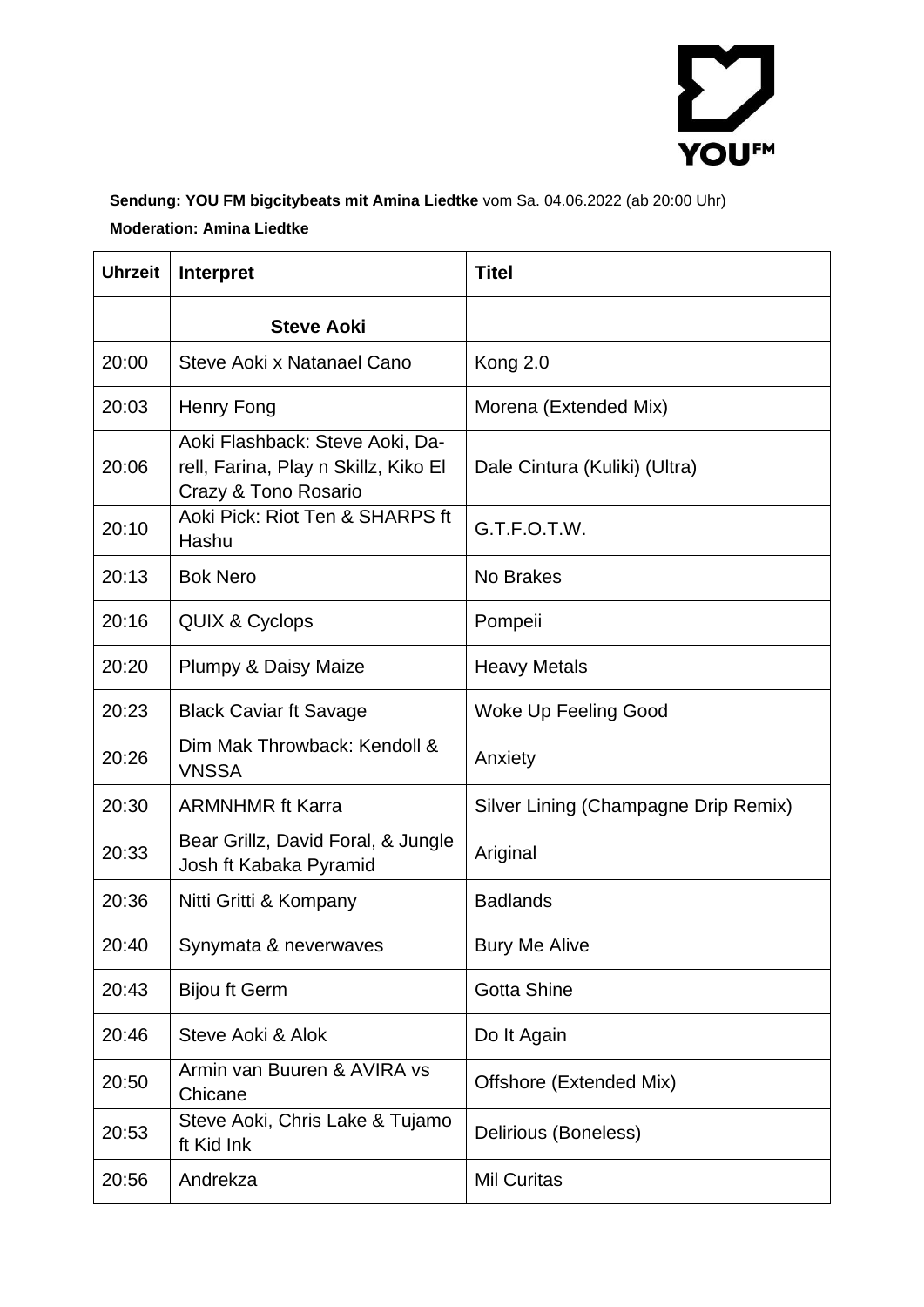## YOU<sup>FM</sup>

|       | Dimitri Vegas & Like Mike                                       |                                               |
|-------|-----------------------------------------------------------------|-----------------------------------------------|
| 21:00 | Theodor Rosenberg, Kløn & J R                                   | Enemy                                         |
| 21:03 | Mathieu Koss & MATTN feat.<br>Clide                             | Place To Go                                   |
| 21:06 | <b>Blue Neuville</b>                                            | <b>Kiss Your Neck</b>                         |
| 21:09 | Lost Frequencies vs Loud Luxury<br>feat. Brando                 | Body With Me (Extended Mix)                   |
| 21:12 | Gianluca Vacchi, Alterboy, Thorn                                | Cucaracha (Extended Mix)                      |
| 21:15 | Marco Carpentieri, Tim Aroa, De-<br>van                         | Vale (Extended)                               |
| 21:18 | R3HAB                                                           | Pony (Kryder Remix)                           |
| 21:21 | Melsen                                                          | Ain't Real (Extended Club Mix)                |
| 21:24 | <b>Nicky Romero</b>                                             | Pressure (Extended Mix)                       |
| 21:27 | Sikdope x ELYX                                                  | Painkiller (Extended Mix)                     |
| 21:30 | <b>DUSKER feat. Norah B</b>                                     | Can't Be Without (Extended)                   |
| 21:33 | Arcanix                                                         | Don't Slow Down (Extended Mix)                |
| 21:36 | Morgan Page feat. Jeonghyeon                                    | Addict (Omnia Extended Remix)                 |
| 21:39 | Lucas & Steve x RetroVision                                     | Summer.mp3 (Extended Mix)                     |
| 21:42 | Dimitri Vegas & Like Mike &<br>Steve Aoki feat. Abigail Breslin | We Are Legend (Original Mix)                  |
| 21:45 | Dimitri Vegas & Like Mike                                       | <b>Ready For Action</b>                       |
| 21:48 | D'Angello & Francis and AndyG                                   | Group Hypnosis Hypnosis (Extended Mix)        |
| 21:51 | <b>AXMO feat. MARMY</b>                                         | Y.O.L.O (You Only Lie Once) (Extended<br>Mix) |
| 21:54 | <b>Timmy Trumpet &amp; R3HAB</b>                                | Turn The Lights Down Low                      |
| 21:57 | Ben Nicky, Dr Phunk & Techni-<br>kore                           | <b>Ghost Town (Extended Mix)</b>              |
|       | <b>Don Diablo</b>                                               |                                               |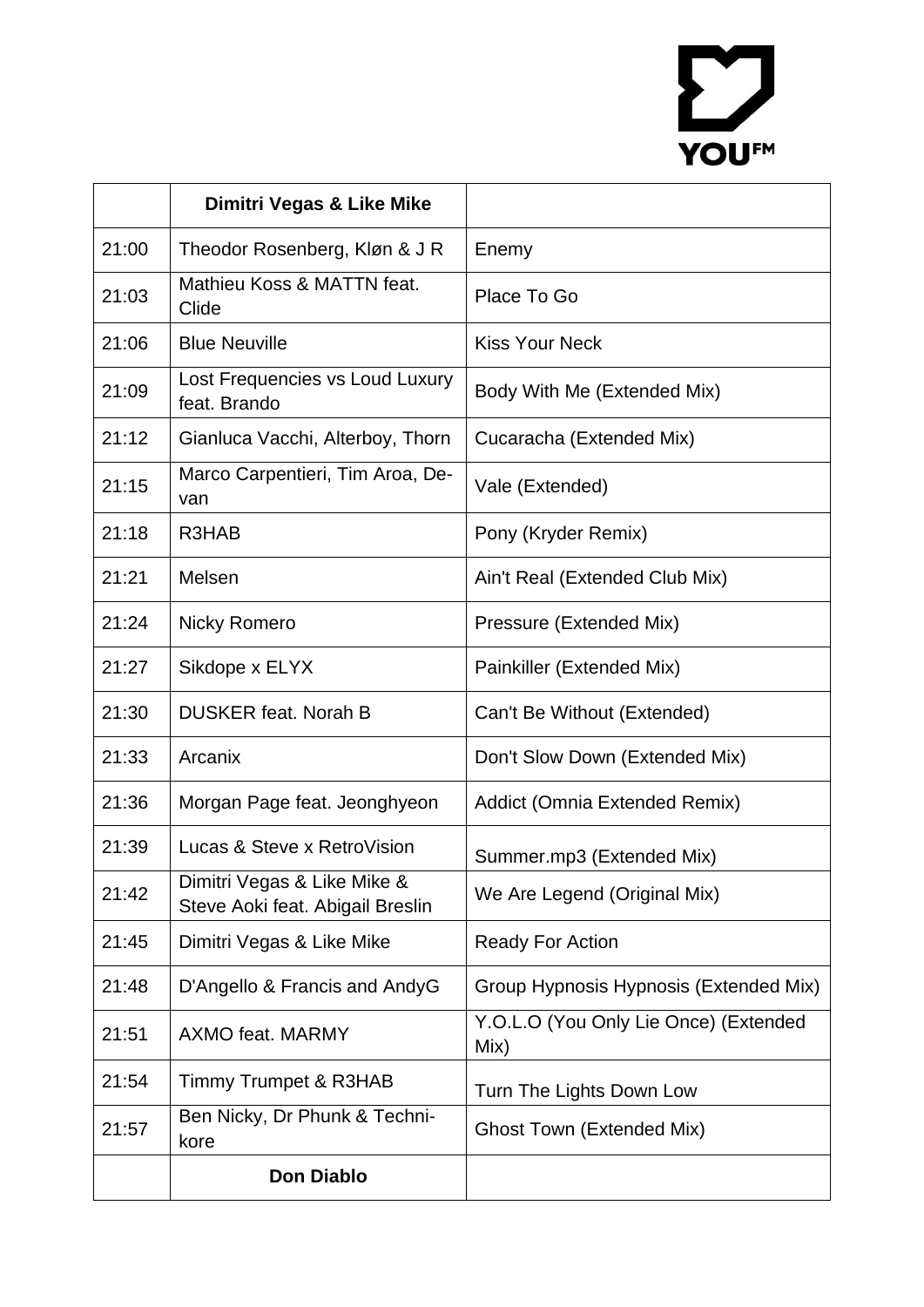## YOUFM

|       | <b>David Guetta</b>                                                            |                                                      |
|-------|--------------------------------------------------------------------------------|------------------------------------------------------|
| 23:00 | David Guetta x Felix Da House-<br>cat x Miss Kittin                            | Silver Screen (Shower Scene) [Club Mix]              |
| 23:03 | Joel Corry x David Guetta x<br><b>Bryson Tiller</b>                            | What Would You Do (Joel Corry VIP Ex-<br>tended Mix) |
| 23:07 | Kryder                                                                         | Piece Of Art (Jay Robinson Extended Re-<br>mix)      |
| 23:11 | Robin Schulz & David Guetta                                                    | On Repeat (Extended)                                 |
| 23:15 | David Herrlich                                                                 | Secrets (Extended Mix)                               |
| 23:18 | Sandar Sánchez                                                                 | Dementor (Extended Mix)                              |
| 23:22 | Shouse                                                                         | Won't Forget You (Kungs Remix)                       |
| 23:26 | Solardo x COMANAVAGO                                                           | You Make Me Feel (Extended Mix)                      |
| 23:30 | Ashibah                                                                        | Need Ur Love (Extended Mix)                          |
| 23:33 | <b>Bluey</b>                                                                   | Satisfaction                                         |
| 23:37 | Kryder                                                                         | Piece Of Art (Crusy Extended Remix)                  |
| 23:41 | <b>Markhese</b>                                                                | For You (Extended)                                   |
| 23:45 | Benny Benassi & Anabel Englund                                                 | LIGHTWAVES (Extended Mix)                            |
| 23:48 | Yves V, HIDDN & Almero                                                         | Faith (Extended Mix)                                 |
| 23:52 | Pete Tong x Becky Hill x Jules<br><b>Buckley x The Heritage Or-</b><br>chestra | You Got The Love (Tiësto Extended Re-<br>mix)        |
| 23:56 | Format                                                                         | Solid Sessions (Joris Voorn Remix)                   |
|       | <b>Nervo</b>                                                                   |                                                      |
| 00:00 | <b>John Summit</b>                                                             | La Danza                                             |
| 00:03 | Piero Pirupa                                                                   | We Don't Need                                        |
| 00:06 | Joel Corry X David Guetta X<br><b>Bryson Tiller</b>                            | What Would You Do                                    |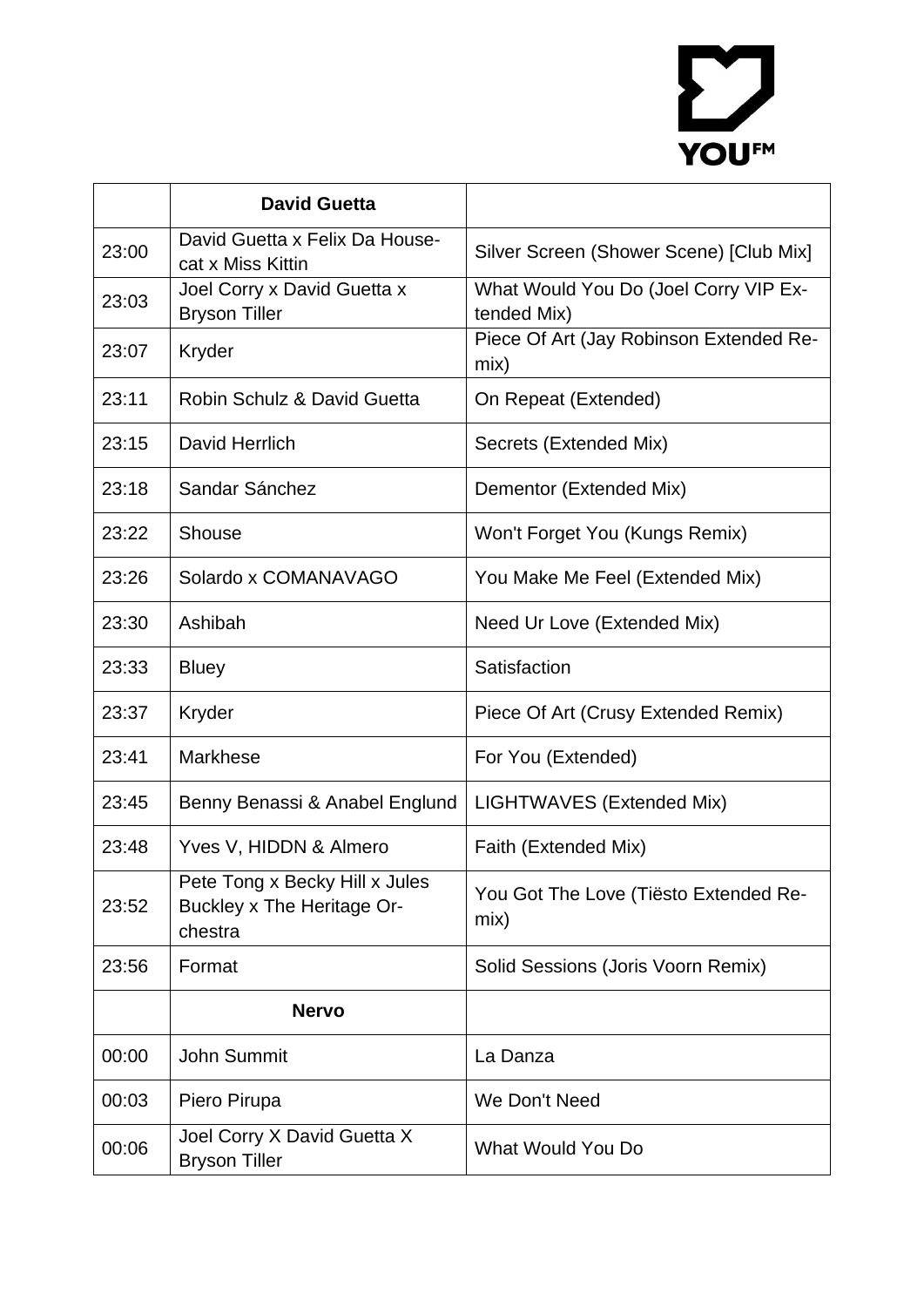

| 00:09 | NERVO & Nataliya Nikitenko                                                                                      | Unbreakable                                                           |
|-------|-----------------------------------------------------------------------------------------------------------------|-----------------------------------------------------------------------|
| 00:12 | Oliver Heldens ft. Nile Rodgers &<br><b>House Gospel Choir</b>                                                  | I Was Made For Lovin' You                                             |
| 00:15 | <b>FISHER vs. Lemex</b>                                                                                         | Palm Beach Beat                                                       |
| 00:18 | Hardwell vs. Zombie Nation                                                                                      | <b>INTO THE UNKNOWN vs. Kernkraft 400</b><br>(SunJay & Fuerte Mashup) |
| 00:21 | Hardwell vs. Elysian vs. Nicky<br>Romero & NERVO                                                                | <b>BLACK MAGIC vs. Moonchild vs. Like</b><br>Home (SunJay Mashup)     |
| 00:24 | The Chainsmokers vs. Tove Lo                                                                                    | <b>Habits</b>                                                         |
| 00:27 | Imanbek & BYOR                                                                                                  | <b>Belly Dancer</b>                                                   |
| 00:30 | <b>FISHER &amp; Shermanology</b>                                                                                | It's A Killa                                                          |
| 00:33 | Brandy & Monica vs. Eleganto                                                                                    | The Boy Is Mine (RYE On The Floor Edit)                               |
| 00:36 | R3HAB                                                                                                           | My Pony (Kryder Remix)                                                |
| 00:39 | ID                                                                                                              | ID                                                                    |
| 00:42 | Sigala                                                                                                          | Melody (KAAZE Remix)                                                  |
| 00:45 | <b>SIDEPIECE</b>                                                                                                | Put Your Back In It (SQUARED Edit)                                    |
| 00:48 | Purple Disco Machine & Sophie<br>and the Giants                                                                 | In The Dark                                                           |
| 00:51 | MK & Paul Woolford ft. Majid Jor-<br>dan                                                                        | Teardrops                                                             |
| 00:54 | James Hype & Miggy Dela Rosa                                                                                    | Ferrari                                                               |
| 00:57 | Kx5 ft. Hayla                                                                                                   | Escape                                                                |
|       | <b>Alle Farben</b>                                                                                              |                                                                       |
| 01:00 | Medina, M-22                                                                                                    | First Time (Disco Fries Remix)                                        |
| 01:03 | Voost                                                                                                           | Deep Inside (Extended Mix)                                            |
| 01:06 | <b>Totally Enormous Extinct Dino-</b><br>saurs, The Knocks (feat. Totally<br><b>Enormous Extinct Dinosaurs)</b> | Walking On Water [Extended] (Original<br>Mix)                         |